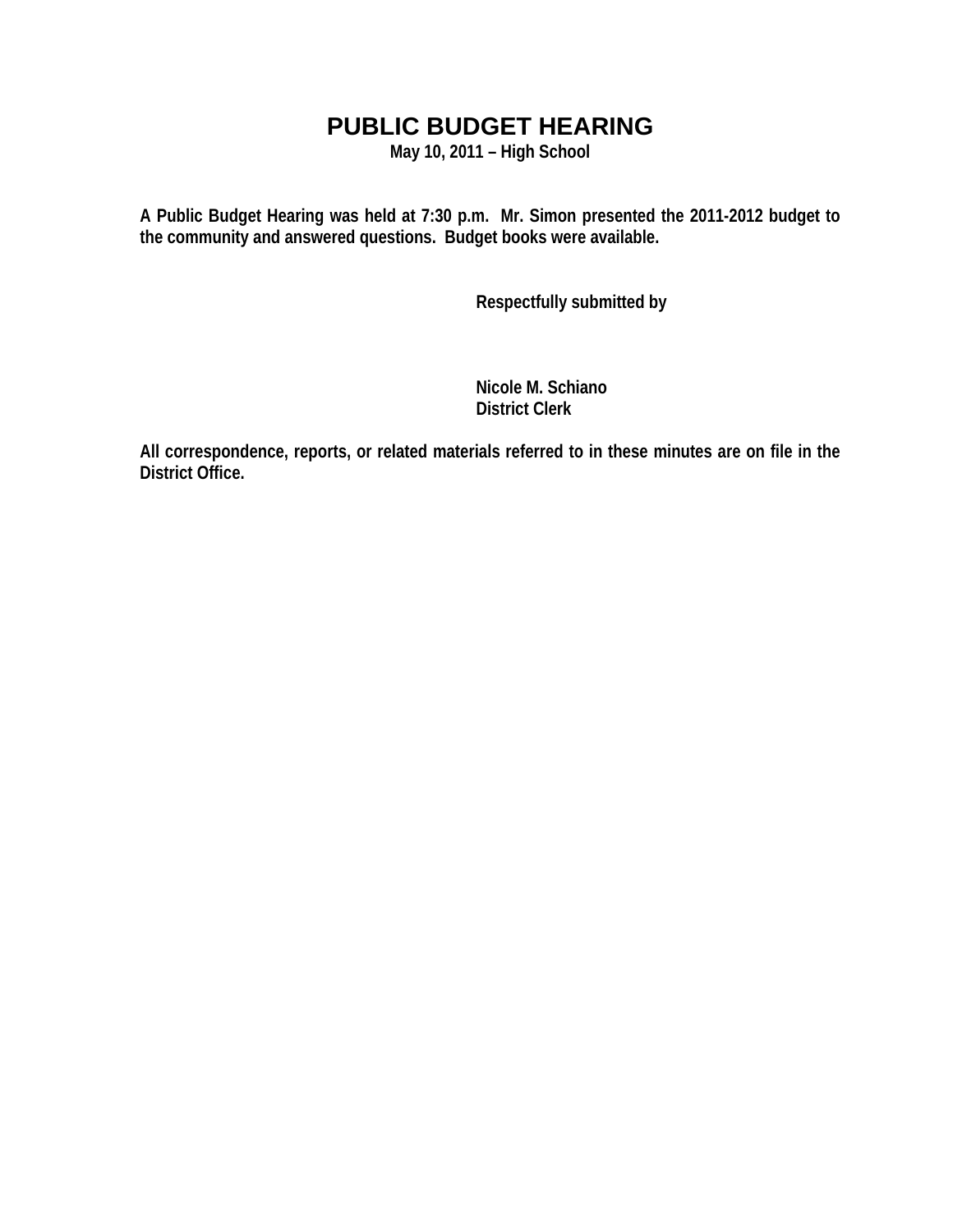### **REGULAR MEETING OF THE BOARD OF EDUCATION**

**May 12, 2011 – High School President Steven Gellar, Presiding** 

| <b>PRESENT:</b> | MRS. BIESELIN, MR. BRADY, MR. GELLAR, MRS. LAROSA,<br>MR. SMITH (arrived at 8:08 p.m.), MR. ULRICH (arrived at 8:05 p.m.),<br>MR. ZOTTO |
|-----------------|-----------------------------------------------------------------------------------------------------------------------------------------|
| ABSENT:         | <b>NONE</b>                                                                                                                             |
| Administrators: | Mrs. Burns, Mrs. Duffy, Dr. Parvey, Mr. Simon, Mr. Zocchia                                                                              |
| Attorney:       | Mr. Volz                                                                                                                                |

**Meeting was called to order at 8:01 p.m., followed by the Pledge.** 

**No one wished to speak during an "Invitation to the Public."** 

**Motion was made by Mr. Brady, seconded by Mrs. Bieselin, and carried when all board members present voted in favor to approve the minutes of the Special Meeting of March 31, 2011, the minutes of the Special Meeting of April 5, 2011, the minutes of the Regular Meeting of April 14, 2011, and the minutes of the Planning Session of April 27, 2011.** 

**RECOGNITION: Science Olympiad Winners – Udall Road Middle School (presented by Mr. Marquardt): 6th Grade: Olivia F., Adriana Margaret G., Matthew M., Sarah P. and Melanie R.; 7th** Grade: James K., Clarise L., Alexander S., and Jacob S.; 8<sup>th</sup> Grade: Lilyan G.; 9<sup>th</sup> Grade Student **Advisors: Craig Nelson and Scott Nelson. All Star – Long Island Cheerleaders Association (presented by Mr. Horan): Alycia R.. MSG Varsity Club Members (presented by Mrs. Schaefer): Brandon T., James M., Kelsie G., Michael S., Tyler R., Connor L., Zak S., Melissa A., Kyle S.. PTA Reflections – New York State Winner in Photography (presented by Mrs. Shaw): Brianna S.. Teachers' Appreciation Day: May 3, 2011 (presented by Mr. Simon): Joe Dixon. National School Nurses Day: May 11, 2011 (presented by Mr. Simon): Trish Reimer.** 

**Motion was made by Mrs. LaRosa, seconded by Mrs. Bieselin, and carried when all board members present voted in favor to approve ADMINISTRATIVE: Be it RESOLVED, pursuant to Education Law §3013(1), the West Islip Board of Education hereby consolidates the Assistant Superintendent for Human Resources position with the Director of World Languages position effective June 30, 2011.**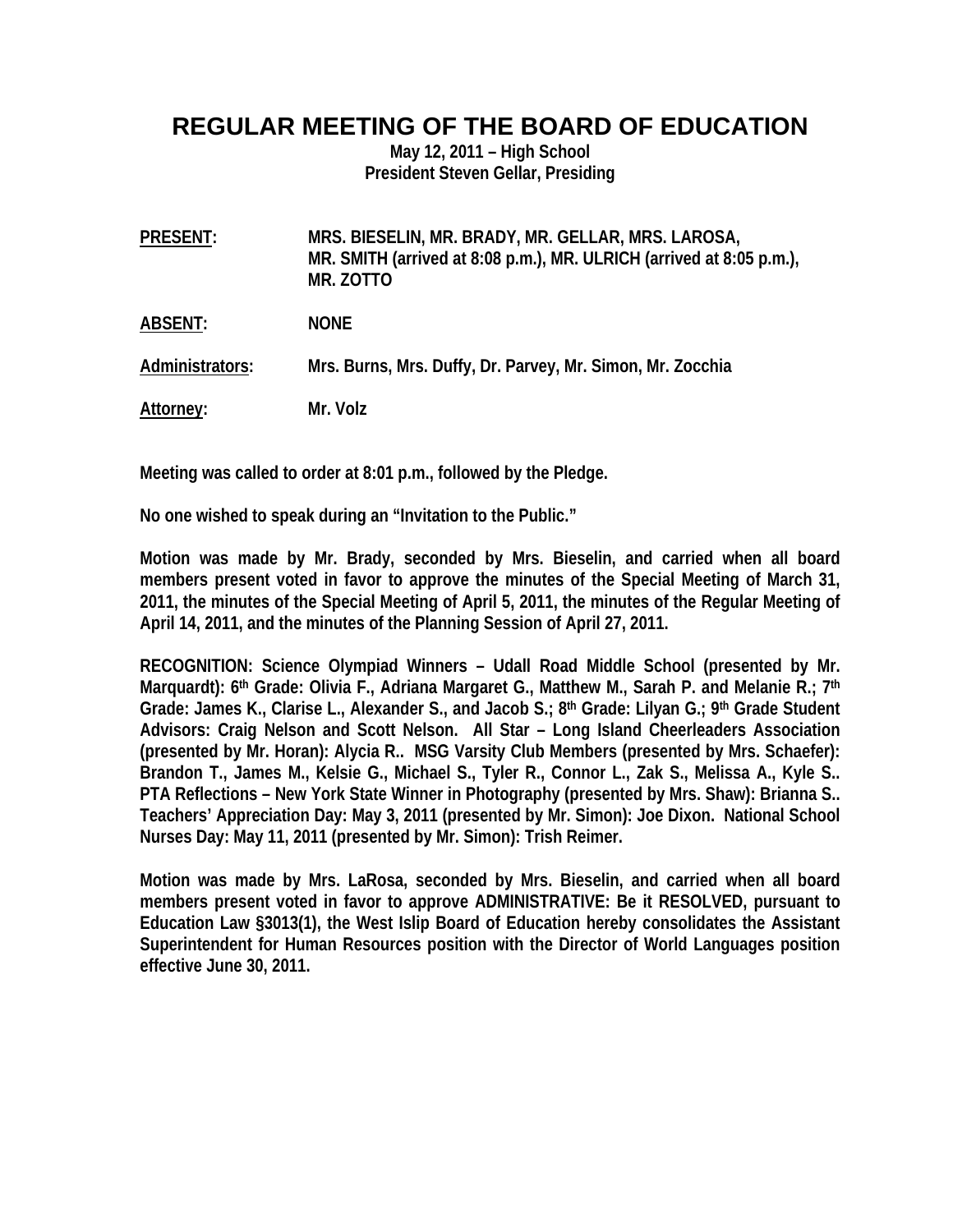**Page 2 Regular Meeting May 12, 2011** 

**Motion was made by Mr. Smith, seconded by Mrs. LaRosa, and carried when all board members present voted in favor to approve ADMINISTRATIVE: Be it RESOLVED, pursuant to Education Law §3013(3), Dr. Judith Toussaint shall be excessed effective June 30, 2011 and shall be placed on a preferred eligible list of candidates for appointment to a vacancy that may thereafter occur in a position similar to the one which she previously occupied.** 

**Motion was made by Mr. Smith, seconded by Mrs. LaRosa, and carried when all board members present voted in favor to approve ADMINISTRATIVE: Be it RESOLVED, the West Islip Board of Education hereby approves a title change for Mr. Louis M. Zocchia, Jr. to Assistant Superintendent for Human Resources/Director of World Languages, effective July 1, 2011.** 

**Motion was made by Mr. Smith, seconded by Mrs. LaRosa, and carried when all board members present voted in favor to approve ADMINISTRATIVE: Be it RESOLVED, pursuant to Education Law §3013(1), the West Islip Board of Education hereby abolishes the position of High School Associate Principal effective June 30, 2011.** 

**Motion was made by Mr. Brady, seconded by Mrs. Bieselin, and carried when all board members present voted in favor to approve ADMINISTRATIVE: Be it RESOLVED, pursuant to Education Law §3013(1), the West Islip Board of Education hereby abolishes the position of High School Administrative Dean effective June 30, 2011.** 

**Motion was made by Mr. Zotto, seconded by Mr. Smith, and carried when all board members present voted in favor to approve ADMINISTRATIVE: Be it RESOLVED, the West Islip Union Free School District creates three (3) Assistant Principal positions which shall be in the Assistant Principal tenure area, effective July 1, 2011.** 

**Motion was made by Mr. Ulrich, seconded by Mrs. LaRosa, and carried when all board members present voted in favor to approve ADMINISTRATIVE: Be it RESOLVED, the West Islip Board of Education hereby approves a title change for Ms. Joann Hilbert to Assistant Principal, effective July 1, 2011, which position is in the Assistant Principal tenure area.** 

**Motion was made by Mr. Brady, seconded by Mrs. Bieselin, and carried when all board members present voted in favor to approve ADMINISTRATIVE: Be it RESOLVED, the West Islip Board of Education hereby approves a title change for Ms. Ellen Quaglio to Assistant Principal, effective July 1, 2011, which position is in the Assistant Principal tenure area.** 

**Motion was made by Mrs. LaRosa, seconded by Mr. Smith, and carried when all board members present voted in favor to approve ADMINISTRATIVE: Be it RESOLVED, pursuant to Education Law §3013(1), the West Islip Board of Education hereby abolishes the Director of Mathematics position effective June 30, 2011.** 

**Motion was made by Mr. Smith, seconded by Mr. Brady, and carried when all board members present voted in favor to approve ADMINISTRATIVE: Be it RESOLVED, the West Islip Board of Education hereby creates the Director of Mathematics (Secondary), Science and Technology position effective June 30, 2011.**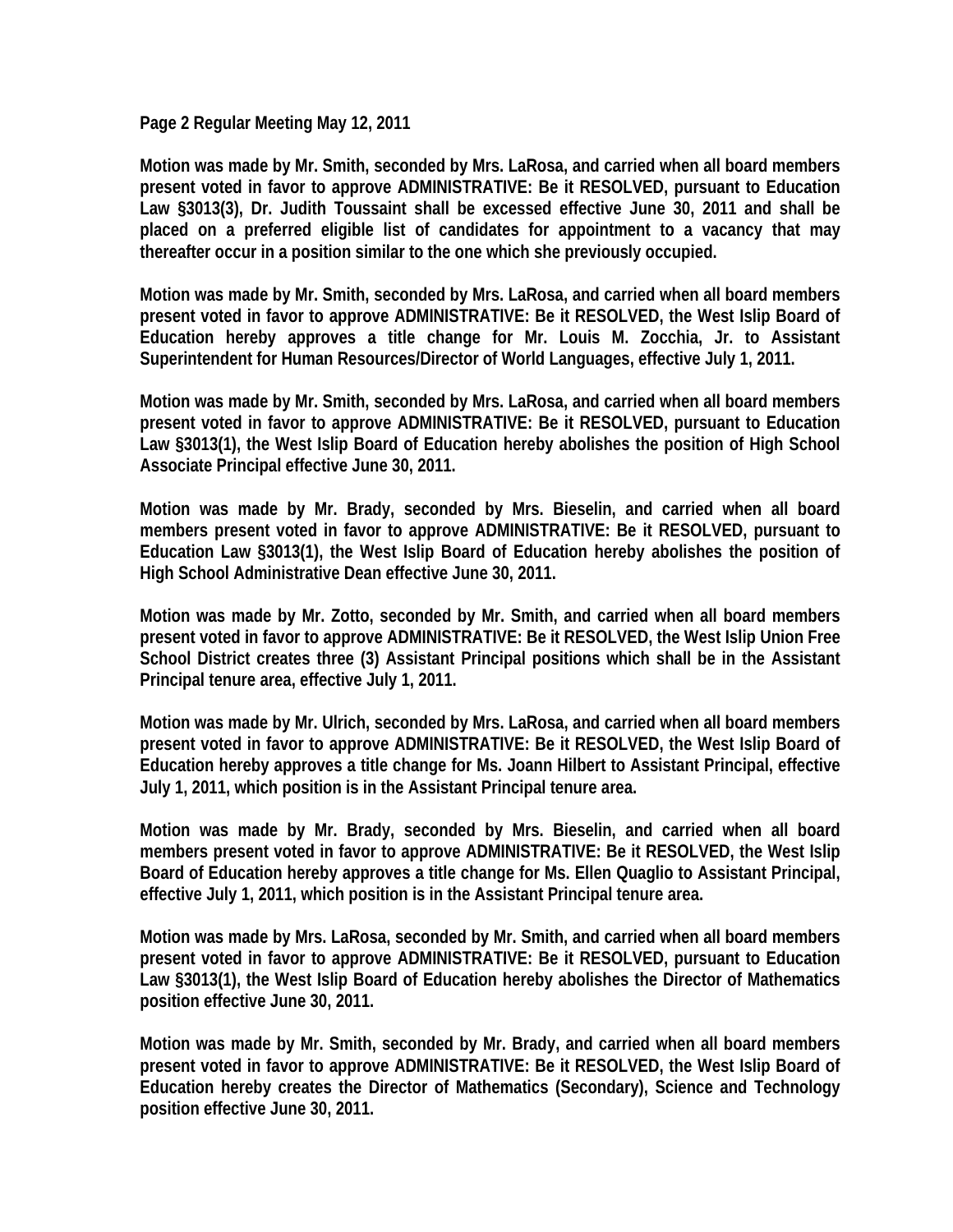**Page 3 Regular Meeting May 12, 2011** 

**Motion was made by Mr. Smith, seconded by Mrs. LaRosa, and carried when all board members present voted in favor to approve ADMINISTRATIVE: Be it RESOLVED, the West Islip Board of Education hereby approves a title change for Ms. Zaphiria Gabriel to Director of Mathematics (Secondary), Science and Technology, effective July 1, 2011.** 

**Motion was made by Mr. Smith, seconded by Mr. Ulrich, and carried when all board members present voted in favor to approve ADMINISTRATIVE: Be it RESOLVED, the West Islip Board of Education hereby creates the International Baccalaureate Coordinator position. Be it further RESOLVED, the West Islip Board of Education hereby consolidates the Director of Social Studies position with the International Baccalaureate Coordinator position, effective June 30, 2011.** 

**Motion was made by Mr. Brady, seconded by Mrs. LaRosa, and carried when all board members present voted in favor to approve ADMINISTRATIVE: Be it RESOLVED, the West Islip Board of Education hereby approves a title change for Mr. James Gilmartin to Director of Social Studies/International Baccalaureate Coordinator, effective July 1, 2011.** 

**Motion was made by Mr. Smith, seconded by Mrs. LaRosa, and carried when all board members present voted in favor to approve TEACHING: CHILD-BEARING LEAVE OF ABSENCE (paid): Deanna Smith, Remedial Reading; effective May 9, 2011 (Paul J. Bellew).** 

**Motion was made by Mr. Smith, seconded by Mrs. LaRosa, and carried when all board members present voted in favor to approve TEACHING: CHILD-BEARING LEAVE OF ABSENCE (paid): Ariana Stubbmann, Remedial Reading; effective May 12, 2011 (Manetuck).** 

**Motion was made by Mrs. Bieselin, seconded by Mrs. LaRosa, and carried when all board members present voted in favor to approve TEACHING: RESIGNATION: Danielle Walsh, Special Education; effective June 30, 2011 (Beach).** 

**Motion was made by Mr. Smith, seconded by Mr. Brady, and carried when all board members present voted in favor to approve TEACHING: CHILD-REARING LEAVE OF ABSENCE (unpaid): Kerri DeBetta, Elementary; effective June 2, 2011 – June 24, 2011 (Bayview).** 

**Motion was made by Mrs. LaRosa, seconded by Mr. Smith, and carried when all board members present voted in favor to approve CLASSIFIED CIVIL SERVICE: PROBATIONARY APPOINTMENT: Kim Landhauser, Part-Time Food Service Worker; effective May 16, 2011 (Step 1; High School; position opened due to internal transfer).** 

**Motion was made by Mr. Smith, seconded by Mrs. LaRosa, and carried when all board members present voted in favor to approve CLASSIFIED CIVIL SERVICE: PROBATIONARY APPOINTMENT: Dawn Lotter, Part-Time Food Service Worker; effective May 16, 2011 (Step 1; High School; replacing A. Pecorella {resigned}).**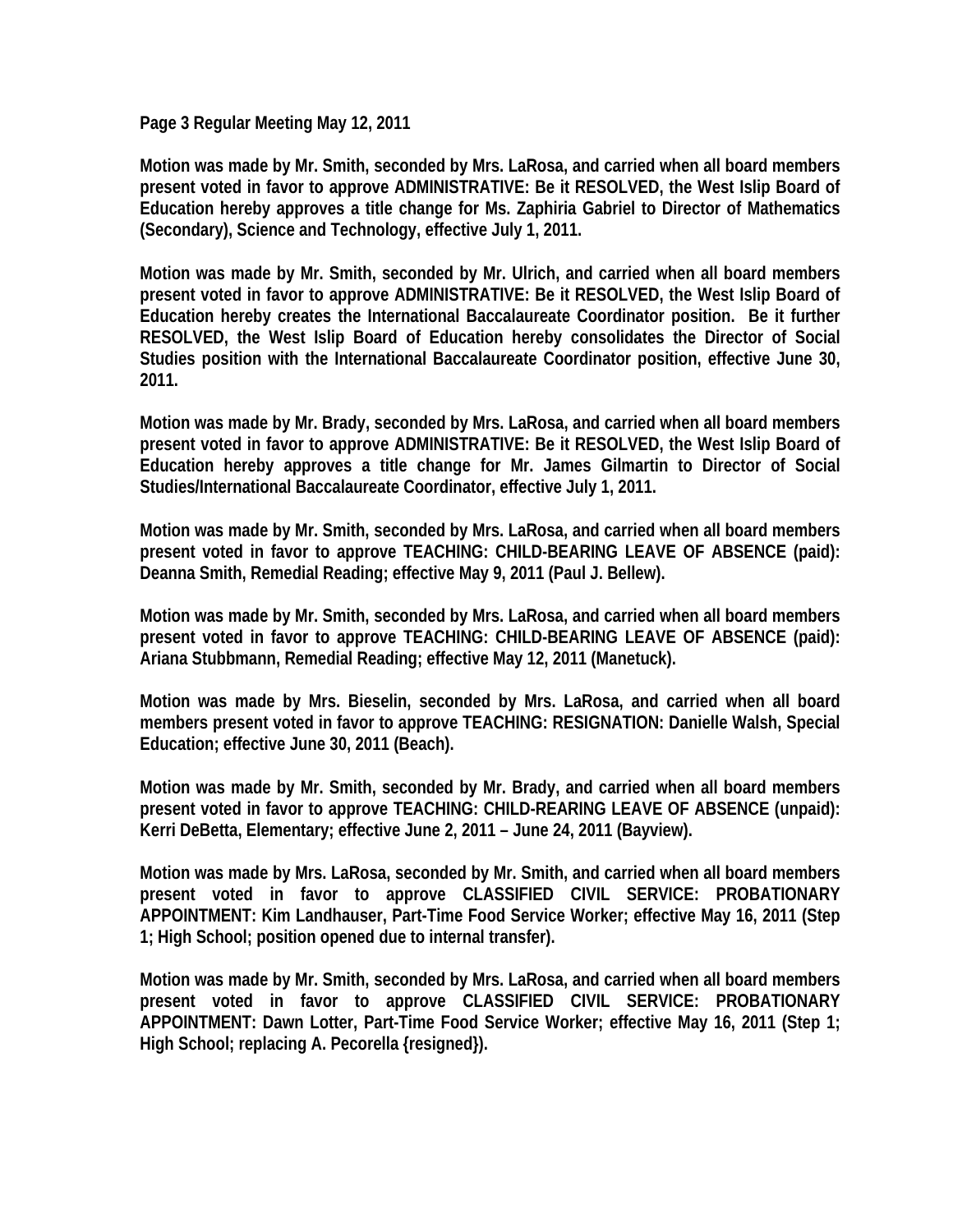**Page 4 Regular Meeting May 12, 2011** 

**Motion was made by Mr. Smith, seconded by Mrs. LaRosa, and carried when all board members present voted in favor to approve CLASSIFIED CIVIL SERVICE: FAMILY MEDICAL LEAVE ACT (unpaid) (Pursuant to the Family and Medical Leave Act of 1993 – 12 week continuous medical coverage): Larry Pacifico, Custodial Worker I; effective March 1, 2011 to May 31, 2011 (Kirdahy).** 

**Motion was made by Mrs. Bieselin, seconded by Mrs. LaRosa, and carried when all board members present voted in favor to approve CLASSIFIED CIVIL SERVICE: SUBSTITUTE CUSTODIAN (\$9.75/hr): Joseph P. Ferrucci, effective April 28, 2011.** 

**Motion was made by Mr. Smith, seconded by Mrs. LaRosa, and carried when all board members present voted in favor to approve OTHER: ADVISORS/CLUBS 2010 – 2011 SCHOOL YEAR: HIGH SCHOOL: Melissa Senatore, Cantata Club {replacing S. Fiore}.** 

**Motion was made by Mr. Smith, seconded by Mrs. LaRosa, and carried when all board members present voted in favor to approve OTHER: MENTOR PROGRAM 2010 – 2011 SCHOOL YEAR: Mentor (\$1,000 stipend {pro-rated}): Christine McCann (Kyle Valentine, Beach) {replacing D. Walsh}.** 

**Motion was made by Mr. Brady, seconded by Mr. Ulrich, and carried when all board members present voted in favor to approve OTHER: FOOTBALL SUMMER CAMP 2011 / \$25 hourly: Steve Mileti, Director; Anthony Yuli; Thomas Powers; Jim Dooley; Nicholas LaGiglia; Shawn Rush; Phil Kane; Shanan Mauro; Vincent Luvera; John Denninger.** 

**Motion was made by Mr. Ulrich, seconded by Mrs. LaRosa, and carried when all board members present voted in favor to approve OTHER: CAMP ADVENTURE SUMMER CAMP 2011: Brian Cameron, Director / \$51.01 hourly; James Klimkoski, Director / \$51.01 hourly.** 

**Motion was made by Mrs. Bieselin and seconded by Mr. Ulrich to approve OTHER: GYMNASTICS SUMMER CAMP 2011. Mrs. LaRosa asked how the pay rate is determined. After a brief discussion, motion carried when all board members present voted in favor to approve OTHER: GYMNASTICS SUMMER CAMP 2011: Karyn Storan, Director / \$51.01 hourly; Vanessa Lillis, Director / \$51.01 hourly; Gabrielle Pirk / \$14 hourly; Melanie Schaeffner / \$13 hourly; Blair Engeldrum / \$12 hourly; Kaily Lyons / \$12 hourly; Tori Scuteri / \$12 hourly; Alyssa Hourrican / \$11 hourly; Kristen Stadtlander / \$9 hourly.** 

**Motion was made by Mr. Brady, seconded by Mrs. LaRosa, and carried when all board members present voted in favor to approve OTHER: EQUIPMENT/UNIFORM COORDINATOR 2011-2012: Scott Craig, High School; Bob Kollar, Udall; Vincent Luvera, Beach (.5 negotiated amount as per Letter of Agreement); Denise Cain, Beach (.5 negotiated amount as per Letter of Agreement).** 

**Motion was made by Mrs. Bieselin, seconded by Mr. Brady, and carried when all board members present voted in favor to approve OTHER: ATHLETIC TRAINER 2011-2012: Nicole Perperis - \$23,807.**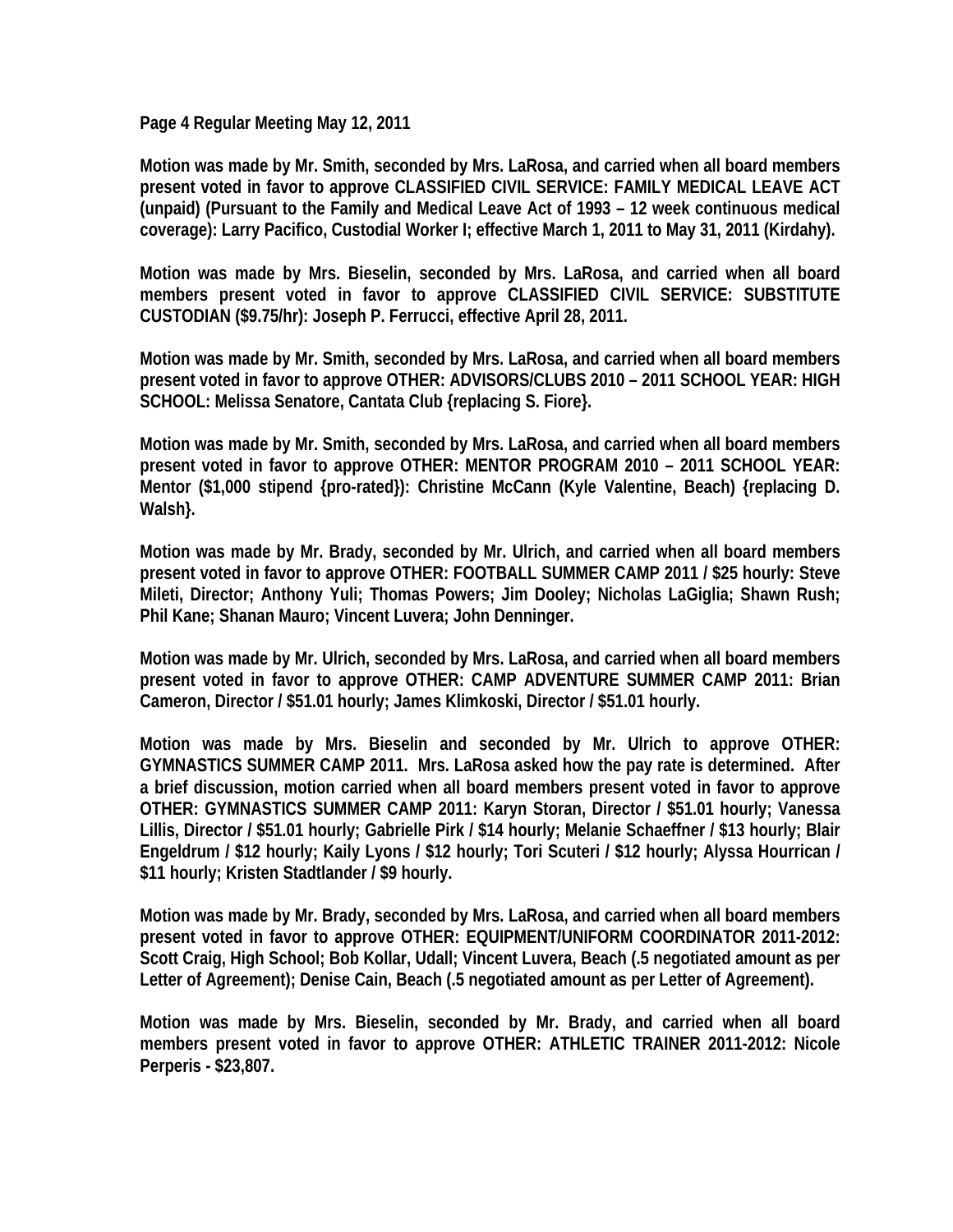**Page 5 Regular Meeting May 12, 2011** 

**Motion was made by Mr. Smith, seconded by Mrs. LaRosa, and carried when all board members present voted in favor to approve OTHER: HOMEBOUND INSTRUCTION (\$30 per hr): Angela LaMonica (Biology, Health).** 

**Motion was made by Mr. Smith, seconded by Mrs. Bieselin, and carried when all board members present voted in favor to approve OTHER: SUBSTITUTE TEACHER: Maura Young, effective May 6, 2011.**

**CURRICULUM UPDATE: Mrs. Burns discussed state testing and recognition of the Invent team. Dr. Parvey discussed state testing, kindergarten orientation, and professional development.** 

**REPORT OF BOARD COMMITTEES: Mr. Smith reported on the Finance Committee meeting of 5/10/11. Mrs. LaRosa reported on the School Board/Student Liaison Committee meeting at Udall Road Middle School. Mrs. Bieselin reported on the Buildings and Grounds Committee meeting of 5/3/11. Mrs. LaRosa reported on the Education Committee meeting of 4/27/11. Mr. Brady reported on the Legislative Action Committee meeting of 5/10/11. Mrs. LaRosa reported on the Committee on Special Education/Preschool Special Education meeting of 5/12/11 and recommendations re: classification/placement/I.E.P. modifications of students as delineated. Mr. Marquardt reported on the Bullying Awareness Committee meeting of 4/28/11. Mr. Ulrich reported on the Bond Advisory Committee meeting of 5/10/11.** 

**The following committees did not meet: Policy Committee, Public Relations Committee, Audit Committee, Health and Wellness/COMPASS Alliance, and West Islip Summit Coalition.** 

**The Treasurer's Report for March 2011 was presented. Beginning balance as of February 28, 2011 – \$34,511,627.80; ending balance as of March 31, 2011 – \$40,740,865.02.** 

**Motion was made by Mr. Ulrich, seconded by Mrs. LaRosa, and carried when all board members present voted in favor to approve the following budget transfers, as recommended by the Finance Committee: General Fund Tran # 2893 – 2902; Capital Fund Tran # 2897, 2903.** 

**Motion was made by Mr. Smith, seconded by Mr. Ulrich, and carried when all board members present voted in favor to approve the following bond issue change order: Snow Industries, Inc. - #1 (Masera) = (\$8,280.55).** 

**Motion was made by Mr. Ulrich, seconded by Mr. Brady, and carried when all board members present voted in favor to approve the following bond issue change orders: SMC Construction, Corp. - #3 (Udall) = (\$1,898.40); SMC Construction, Corp. - #3 (High School) = (\$1,898.40); SMC Construction, Corp. - #4 (Beach) = (\$1,898.40).** 

**Motion was made by Mr. Ulrich, seconded by Mr. Brady, and carried when all board members present voted in favor to approve the following bond issue change order: SMC Construction, Corp. - #4 (High School) = \$10,000.00.**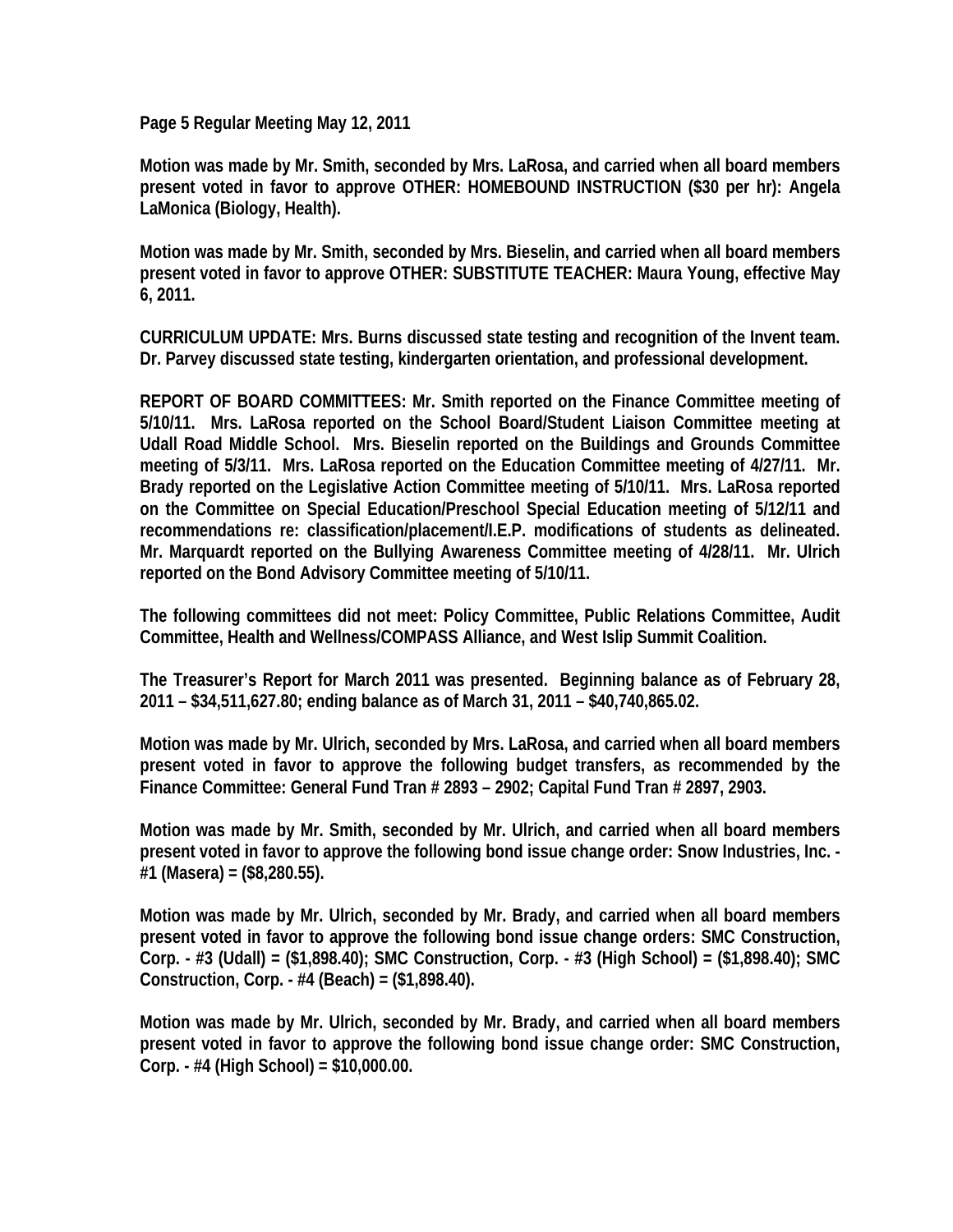**Page 6 Regular Meeting May 12, 2011** 

**Motion was made by Mr. Zotto and seconded by Mrs. Bieselin to approve the Breakfast Program Exemption Resolution. Mrs. LaRosa inquired about the program. After a brief discussion, motion carried when all board members present voted in favor to approve the Breakfast Program Exemption Resolution: RESOLVED, that the West Islip UFSD shall request a Breakfast Program exemption for the 2011-2012 school year for the schools listed below. This request is based on documentation indicating the lack of need for such a program in the West Islip School District for these schools: Bayview Elementary School, Kirdahy at Captree Elementary School, Manetuck Elementary School, Oquenock Elementary School, Paul J. Bellew Elementary School, Westbrook Elementary School.** 

**Motion was made by Mr. Smith, seconded by Mr. Ulrich, and carried when all board members present voted in favor to approve the following donations, with thanks: General Mills Box Tops for Education to P.J. Bellew for \$644.10; Allstate – Safe Teen Driving to High School for \$1,000.00; MSG Varsity Scholarships for \$2,000.00.** 

**Motion was made by Mr. Ulrich, seconded by Mr. Zotto, and carried when all board members present voted in favor to approve the following health service charges: Manhasset UFSD (St. Mary's School) 1 student @ \$856.16 = \$856.16.** 

**Motion was made by Mr. Smith, seconded by Mr. Brady, and carried when all board members present voted in favor to approve the following Special Education contracts for the 2011-2012 school year: Harmony Heights; Little Flower School District; Little Flower Children and Family Services of New York; Maryhaven Center for Hope; The Martin C. Barell School; NYSARC, Inc. Suffolk Chapter.** 

**Motion was made by Mr. Zotto, seconded by Mr. Smith, and carried when all board members present voted in favor to approve the following bid: In-Car Driver Education Instruction with Vehicles – awarded to All Care, Inc.** 

**Motion was made by Mr. Ulrich, seconded by Mrs. Bieselin, and carried when all board members present voted in favor to approve the following bid extensions: Removal of Unwanted Geese and Waterfowl – awarded to Long Island Geese Control; Portable Two-Way Radio, Intercom, Audio Repair & Sound System Repairs – awarded to Associated Audio Service; Tree Pruning and Care Services – awarded to Asplundh Tree Expert Company; Boiler Breeching and Repair Work – awarded to Ultimate Power, Inc.; Maintenance and Service for Pneumatic and DDC Control Systems – awarded to Cardinal Control Systems, Inc.; Maintenance and Service of Fire Alarm Systems, the Maintenance and Repair of Security Alarm Systems and Central Station Monitoring of Security and Fire Alarm Systems – awarded to World Wide Security; Roll Paper Towels and Toilet Tissue – awarded to M. & M. Frankel Disposables.** 

**Motion was made by Mr. Smith, seconded by Mr. Brady, and carried when all board members present voted in favor to approve Personnel for Annual Meeting.**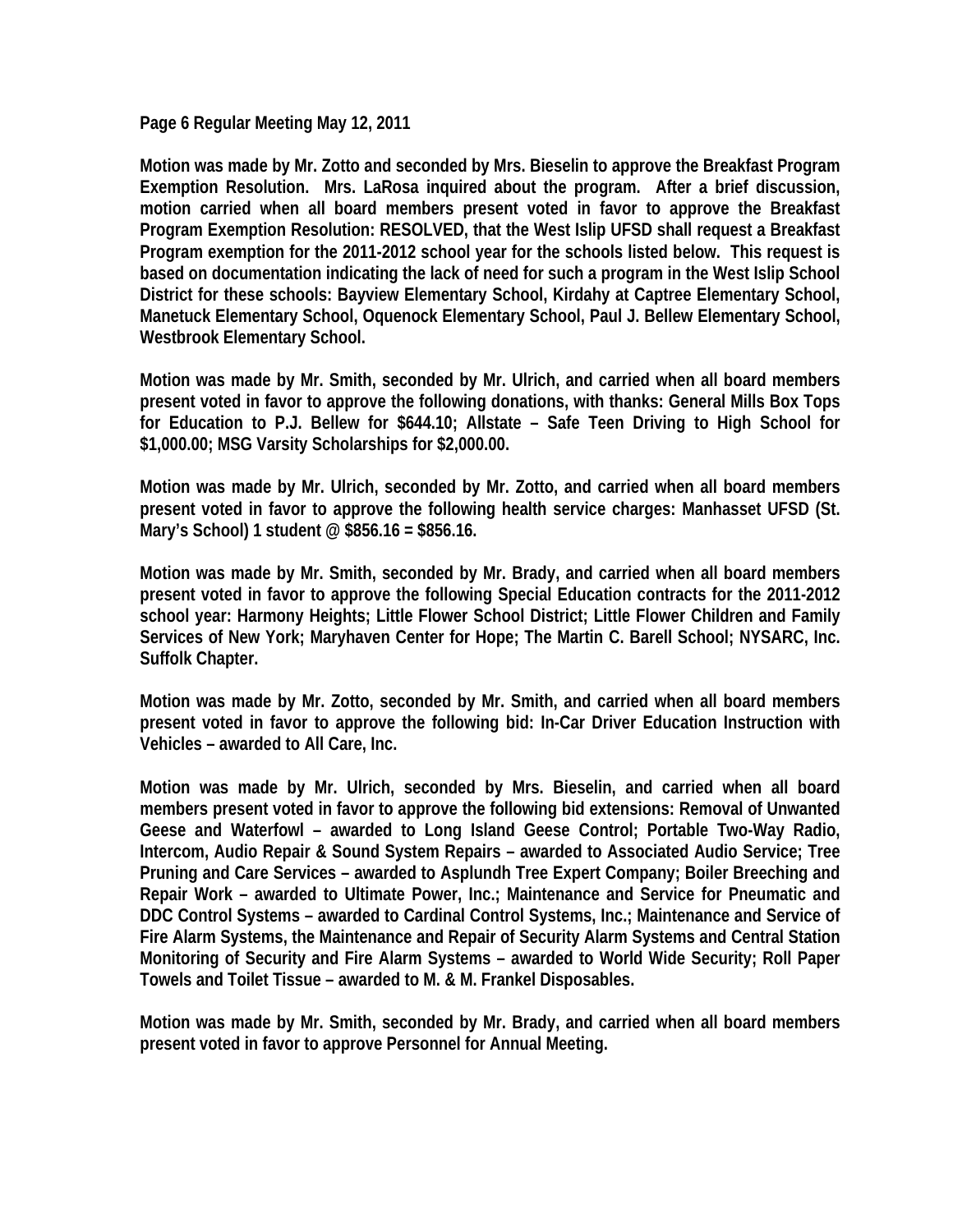**Page 7 Regular Meeting May 12, 2011** 

**PRESIDENT'S REPORT: Motion was made by Mr. Smith, seconded by Mrs. Bieselin, and carried when all board members present voted in favor to approve date for the Reorganizational Meeting – 7/7/11 at 7:30 p.m.** 

**Discussion of Board Meetings and Planning Sessions Dates for 2011-2012.** 

**Motion was made by Mr. Smith, seconded by Mrs. Bieselin, and carried when all board members present voted in favor to approve Memorandum of Agreement with WITA.** 

**SUPERINTENDENT'S REPORT: Motion was made by Mr. Smith, seconded by Mrs. Bieselin, and carried when all board members present voted in favor to approve the Jesse Greenwald Scholarship Recipient – Brittany A. Ciesluk.** 

**NOTICES/REMINDERS: May 16th – Meeting the Candidate Night at 8 p.m. at Udall Road Middle**  School; May 17<sup>th</sup> – Annual Budget Vote/Trustee Election and Celebrate Education.

**Two residents wished to speak during an "Invitation to the Public." Subjects of concern have been recorded in the public participation log.** 

**Motion was made by Mr. Zotto, seconded by Mrs. Bieselin, and carried when all board members present voted in favor to adjourn to Executive Session at 9:27 p.m. for the purpose of discussing personnel, negotiations, and/or litigation.** 

**Meeting reconvened at 9:45 p.m. on motion by Mrs. Bieselin, seconded by Mr. Brady, and carried when all board members present voted in favor.** 

**Meeting adjourned at 9:45 p.m. on motion by Mrs. Bieselin, seconded by Mr. Brady, and carried when all board members present voted in favor.** 

 **Respectfully submitted by** 

 **Nicole M. Schiano District Clerk**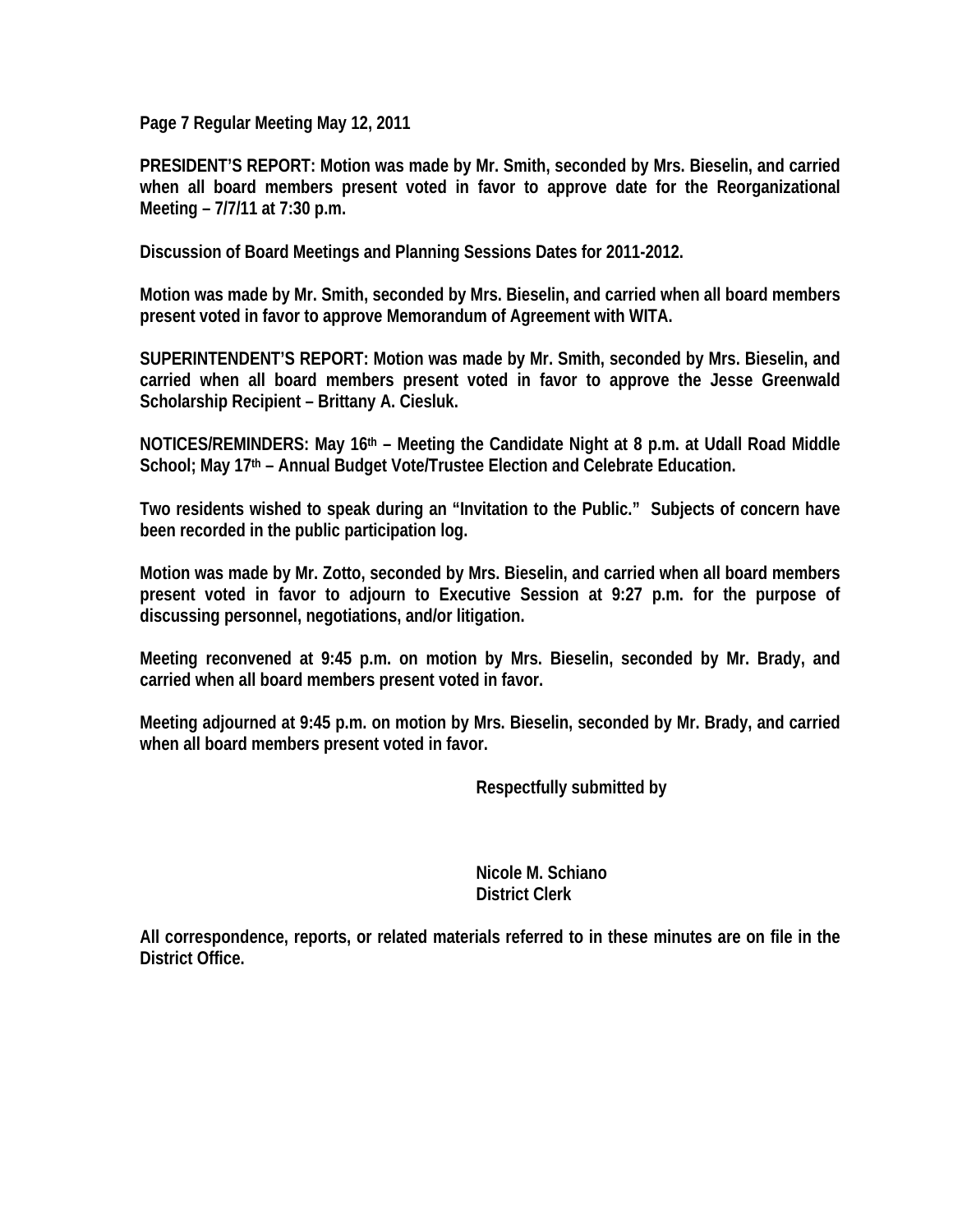# **PUBLIC PARTICIPATION LOG**

**Regular Meeting – May 12, 2011** 

**Robert Maresca: Discussed the candidates' biographies in the district newsletter.** 

**Catherine Adam: Discussed the current elementary math curriculum and textbooks that are being used.**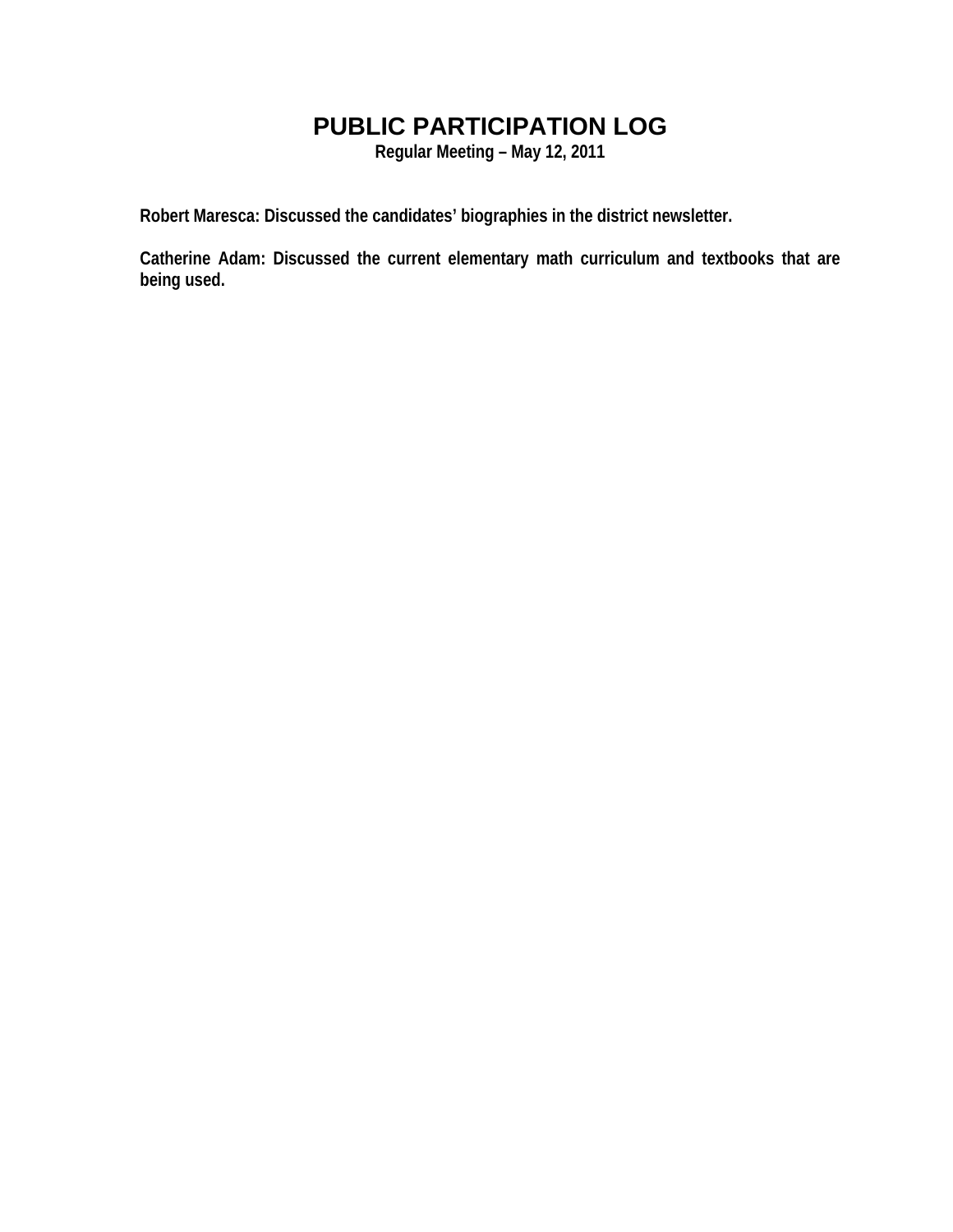## **ANNUAL MEETING OF THE WEST ISLIP UFSD**

**May 17, 2011 – High School** 

**The Annual Meeting was called to order at 6:00 a.m., when the polls were declared open by Chairperson Lauralee Bennett.** 

**At 10:00 p.m., the polls were closed and results were recorded as follows:** 

| Yes Votes:                          | 2,175 |                                    |                |
|-------------------------------------|-------|------------------------------------|----------------|
| No Votes:                           | 1,617 |                                    |                |
| <b>Blank Votes:</b>                 | 36    |                                    |                |
| <b>Total Votes Cast:</b>            | 3,828 |                                    |                |
| For the seat of Sharon Bieselin:    |       | Kevin O'Connor<br>Ronald Maginniss | 1,301<br>1,620 |
| For the seat of Robert Ulrich:      |       | <b>Robert Ulrich</b>               | 1,968          |
| The meeting adjourned at 10:35 p.m. |       |                                    |                |

 **Respectfully submitted by** 

 **Nicole M. Schiano District Clerk**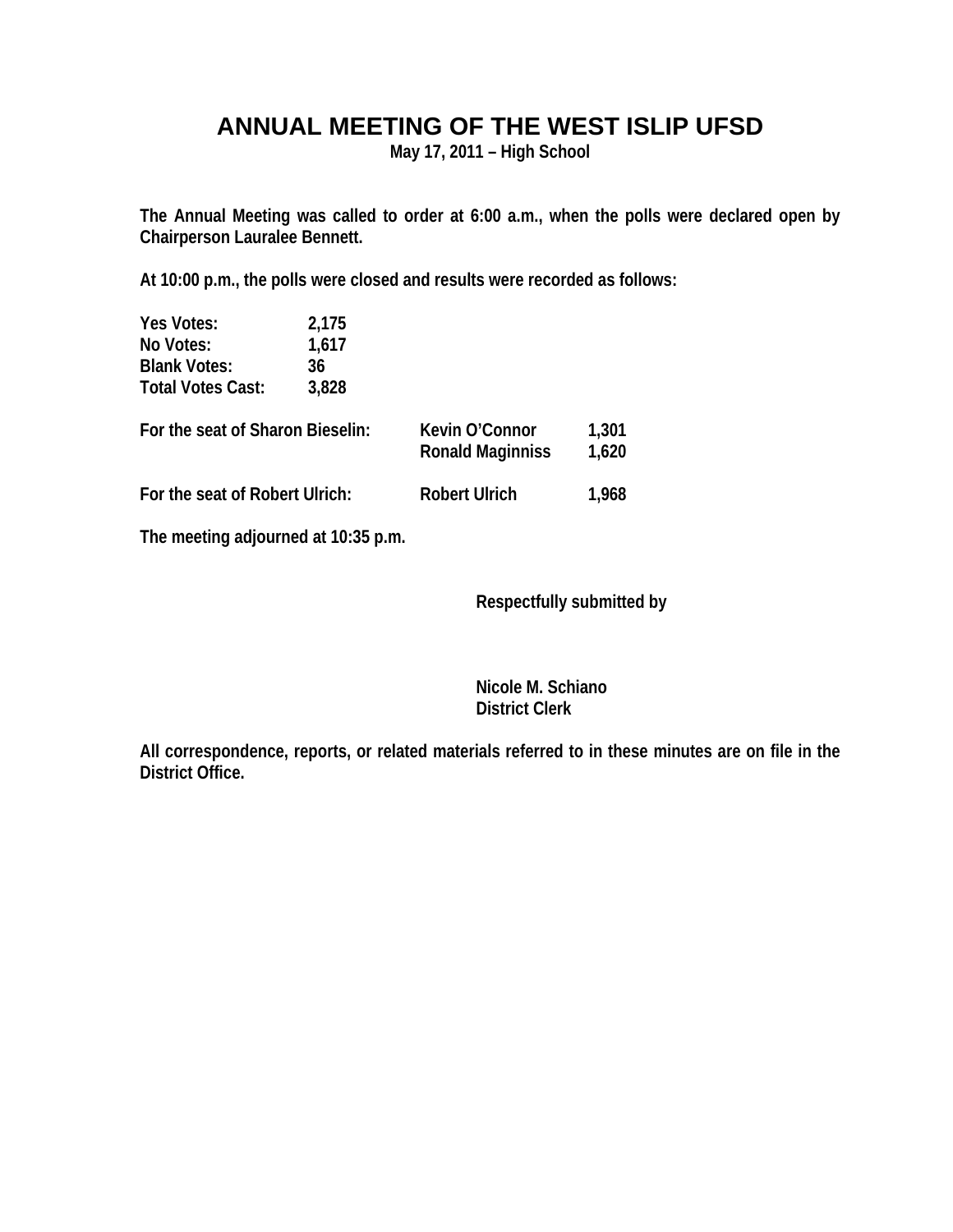### **PLANNING SESSION OF THE BOARD OF EDUCATION**

**May 24, 2011 – District Office President Steven Gellar, Presiding** 

| PRESENT:          | MR. BRADY, MR. GELLAR, MRS. LAROSA, MR. SMITH,<br>MR. ZOTTO (arrived at 8:08 p.m.) |
|-------------------|------------------------------------------------------------------------------------|
| ABSENT:           | <b>MRS. BIESELIN, MR. ULRICH</b>                                                   |
| Administrators:   | Mrs. Burns, Mrs. Duffy, Dr. Parvey, Mr. Simon, Mr. Zocchia                         |
| <u>Attorney</u> : | Mr. Volz                                                                           |

**Meeting was called to order at 7:50 p.m., followed by the Pledge.** 

**Motion was made by Mr. Smith, seconded by Mr. Brady, and carried when all board members present voted in favor to approve Memorandums of Agreement re: Summer Hours – UPSEU and WISE.** 

**Motion was made by Mr. Smith, seconded by Mrs. LaRosa, and carried when all board members present voted in favor to approve Settlement Agreement re: Special Education Student.** 

**Motion was made by Mr. Brady, seconded by Mrs. LaRosa, and carried when all board members present voted in favor to approve the following donation, with thanks: Josten's - \$500.00.** 

**Motion was made by Mrs. LaRosa, seconded by Mr. Smith, and carried when all board members present voted in favor to approve the following donation, with thanks: PAWS - \$46,000.00.** 

**Motion was made by Mr. Smith and seconded by Mr. Brady to approve internet service for 2011/2012. Mr. Smith requested that Amit Pathak obtain additional quotes. After a brief discussion, motion was made by Mrs. LaRosa, seconded by Mr. Brady, and carried when all board members present voted in favor to table Long Island Fiber Exchange – internet service for 2011/2012.** 

**Motion was made by Mrs. LaRosa, seconded by Mr. Brady, and carried when all board members present voted in favor to adjourn to Executive Session at 8:02 p.m. for the purpose of discussing personnel, negotiations, and/or litigation.** 

**Meeting reconvened at 9:49 p.m. on motion by Mr. Brady, seconded by Mr. Zotto, and carried when all board members present voted in favor.**